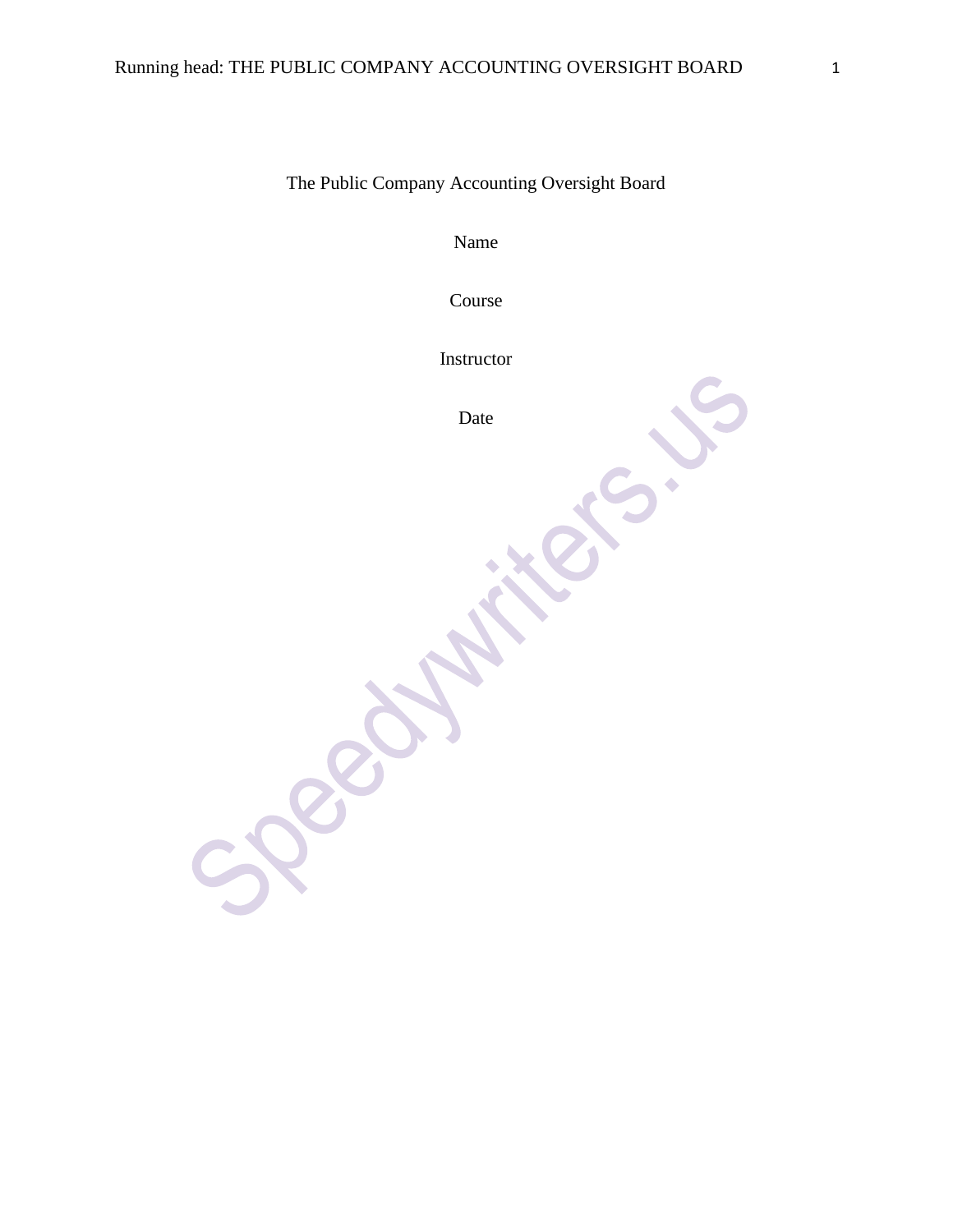The role of PCAOB in improving reliability of audited financial statements

The Public Company Accounting Oversight Board (PCAOB) is a non-profit private corporation formed under the Sarbanes-Oxley Act (SOX-2002) to conduct supervisory roles to all accountants or auditors involved in producing audit reports for public companies (Palmiter, 2008). The board's core mandate is to ensure that the independent auditors observe due procedures while auditing public companies. In addition to this, the body registers, conducts investigations and issues disciplinary measures to public accounting firms found guilty of auditing malpractices (Palmiter, 2008). The board also ensures that public accounting firms observe the SOX Act to the latter. The establishment of PCAOB has greatly enhanced reliability of audited financial statements for the public users of information. The following section provides a detailed analysis of the important role played by PCAOB.

PCAOB routinely conducts inspections upon public accounting firms to ensure that they adhere to all the accounting standards. A section of the reports dubbed 'part 1' is made available to the general public. In circumstances where material concerns are identified, the board prepares another report dubbed 'part 11', which is kept private as further investigations are conducted. Part 11 of the report is only made public when the board finds material weaknesses in the accounting firm's quality control systems, usually after one year of investigation (PCAOB, 2008). In such a case, the board may issue disciplinary action such as sanctions upon the affiliated accounting firm. Such investigations and disciplinary action taken against public accounting firms help in ensuring that public accounting firms adhere to the expected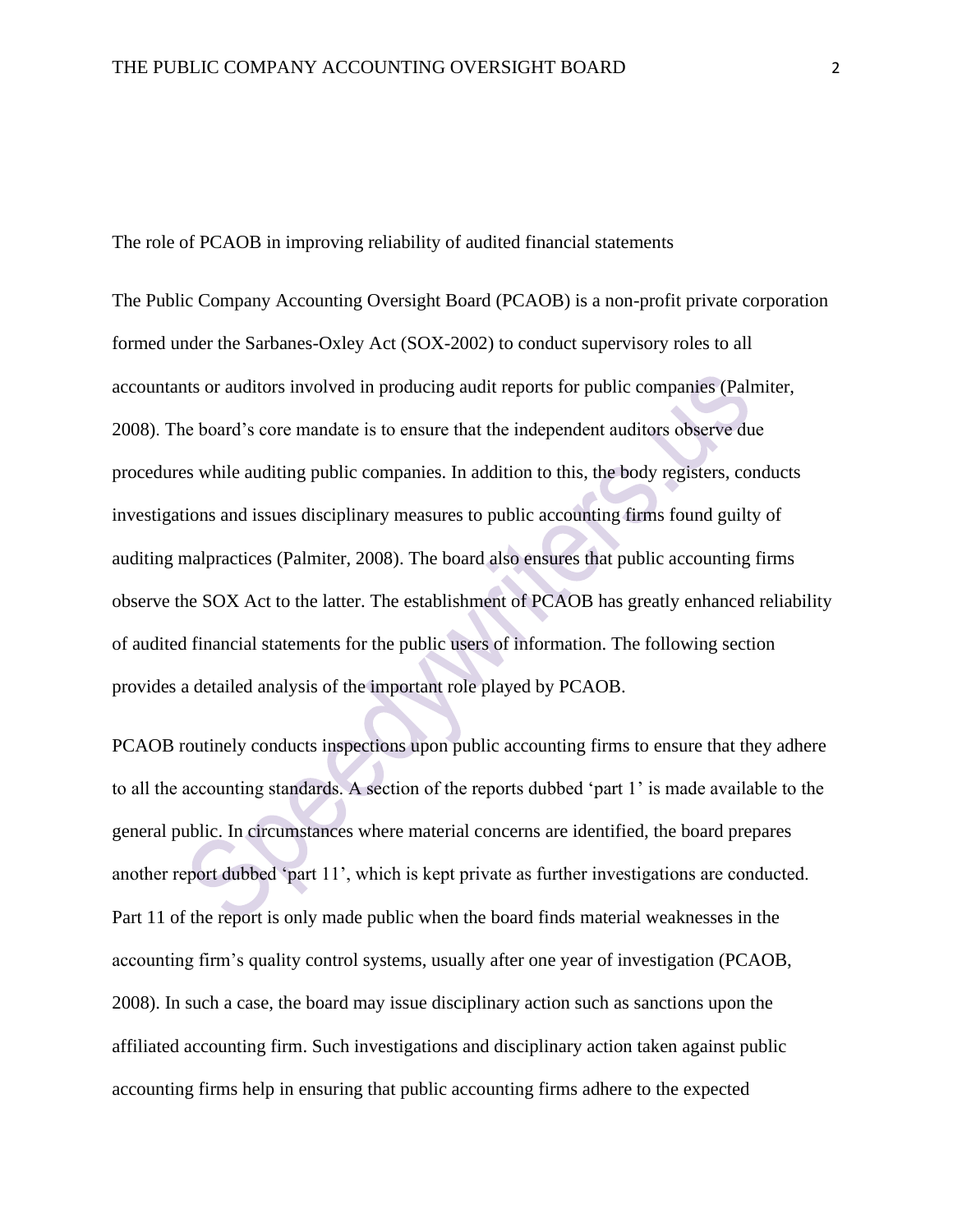professional standards while conducting audits. This increases confidence upon users of audited reports.

Since its inception, PCAOB has brought to book several audit firms and individuals found to have violated standards while carrying out their auditing duties. For instance in 2014, the board instituted disciplinary action against two auditing firms found to have violated auditing standards. In addition, four individuals involved in the scam were also investigated and disciplinary action taken against them. The firms, Jeffrey & Company and Berman W. Martinez Y Asociados, had their licenses revoked after they failed to observe auditing standards ('PCAOB,' 2014b). Such companies can no longer audit public company accounts, a similar fate to the individuals concerned. Such disciplinary action taken against public accounting firms have ensured that they exercise diligence while carrying out their auditing duties. PCAOB has thus been effective in improving the reliability of public audited accounts among users of the information.

Prior to the establishment of the Board in 2002, public accounting firms were self-regulated. During this period, the number of scandals rocking public companies was increasing at an alarming rate. For example, Enron and WorldCom scandal in 2002 which drew a lot of public anger and attention. Following the massive scandals, there was a great need to establish an independent body that would amend the failures of the previous body. PCAOB was created to act as an independent watchdog over public accounting firms. In self-regulation, the major concern is that the regulating body may often fail to sanction public accounting firms found to have committed fraud or failed to have observe standards due to fear of a bad public image plaguing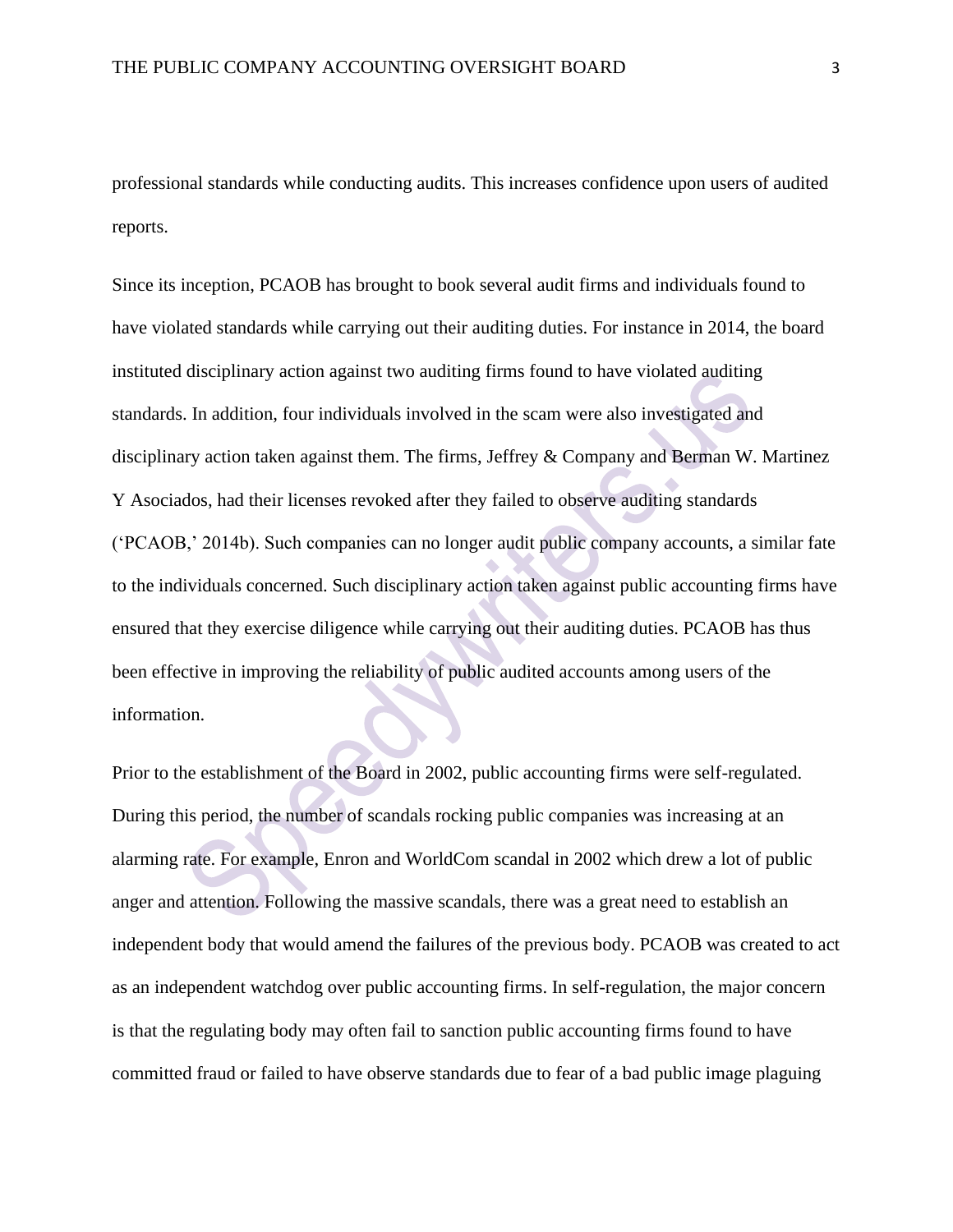the whole industry. The establishment of PCAOB arrayed such fears and helped restore public confidence in public companies' audited financial reports.

PCAOB often conducts oversight activities which are aimed at identifying weaknesses in internal control systems and risks that may be involved. The board then issues detailed reports of the findings to the public. Such reports are useful to the public and also put pressure on public accounting firms to comply with standards and protocols while carrying out their duties. PCAOB routinely revises auditing standards where necessary usually following suggestions from investors, public accounting firms or other relevant authorities. This has helped seal any loopholes that negatively affected audit practice. The continued effort to revise auditing standards has further restored confidence among investors as well as the general public. For instance in 2013, the board amended reporting standards used by auditors to include more details ('PCAOB,' 2014a). Prior to the amendment, auditors were only required to report a pass or fail concerning the accuracy of financial statements. Following the new standard, auditors must go a step further and explain why they made such a decision.

By December 2011, PCAOB had already taken action against more than 45 public accounting firms. Of the 45 issues, 41 had already been settled (Hardison and Pashkoff, 2012). The board's success in unearthing public accounting firms non-conformance issues can only be attributed to the immense authority it has over all firms registered under it. In addition, PCAOB has a more definite or narrower role unlike the Securities and Exchange Commission (SEC). PCAOB is tasked with investigating audit failures by firms, lack of proper adherence to auditing standards, and situations where auditing firms do not comply when being investigated. SEC has a wider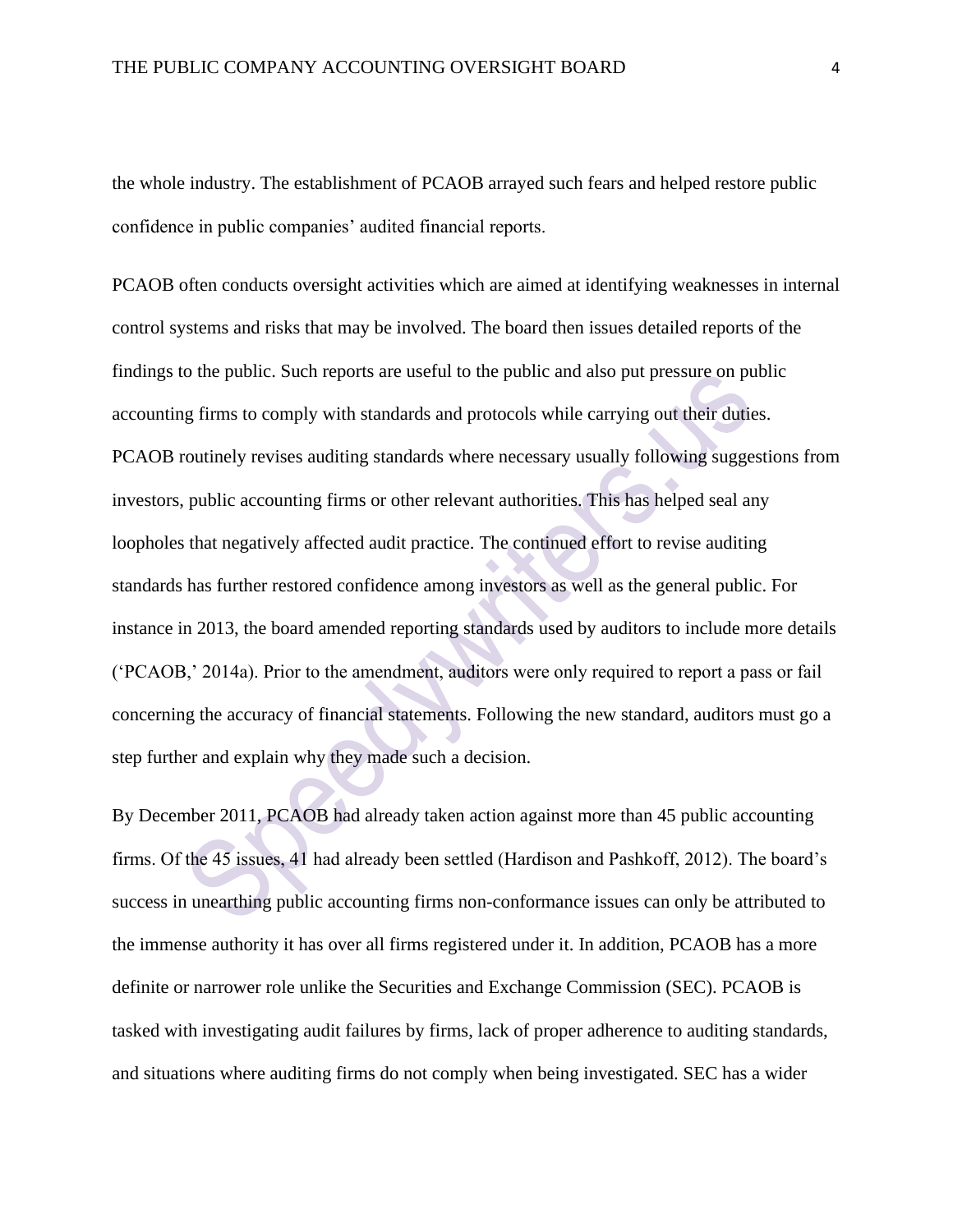role in that it is also tasked with investigating public firms and their employees of any misconduct (Hardison and Pashkoff, 2012). The narrow roles assigned to PCAOB have made the board more efficient in carrying out its duties. This provides more assurance to public users of accounting information on reliability of audited financial reports (Hardison and Pashkoff, 2012).

## Question 2

Impact of PCAOB to the accounting profession following a shift from self to federal regulation The impacts of the shift from self regulation to federal regulation are both pervasive and profound to the accounting profession. As mentioned earlier, PCAOB was formed as a result of massive failures by the then commission, American Institute of Certified Public Accountants (AICPA), to enforce security laws and standards during public firm audits. The ever increasing cases of massive scandals, such as Enron Scandal had eroded so much confidence upon the users of public information that it was deemed necessary for an independent board to be set up to restore the lost confidence.

Federal regulation meant that all accounting firms had to register under a common body. Since the establishment of the board, all public accounting firms were required to register and have their capability to assess public firms determined by the board (Quick, Turley & Willekens, 2007). All public firms had to meet the set criteria in order to be registered by the board. Any accounting firm that failed to register was barred from auditing public firms until all requirements were fulfilled. Deregistration is usually carried out by SEC. The board also outlined a series of standards or laws that all registered accounting firms were expected to follow (Quick, Turley & Willekens, 2007).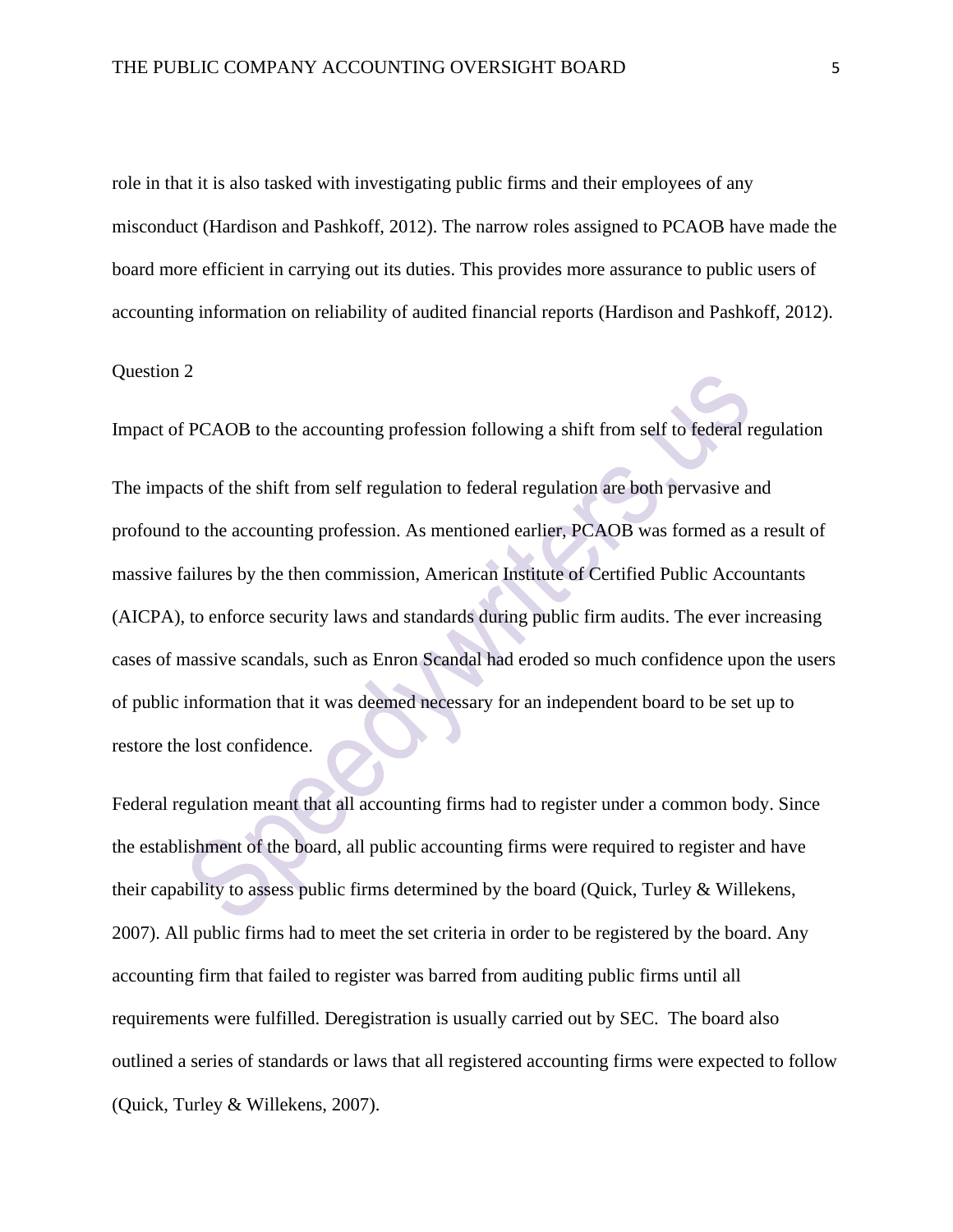The shift to federal established discipline in a profession that had been tainted by massive scandals following most auditors' disregard of set standards and rules while carrying out audit of public firms. The board is mandated with ensuring discipline and investigating public accounting firms suspected of disregarding set standards and rules (Quick, Turley & Willekens, 2007). As such, any accounting firms or professionals that fail to observe expected procedures face certain penalties which the board determines. These penalties include censoring, fines, deregistration, revocation of licenses among others. Such measures ensure that auditing firms and professionals observe due protocols to avoid negative consequences from the board.  $\blacktriangle$ 

The establishment of PCAOB has greatly improved the quality of audits by accounting professionals. Since the enactments of the SOX Act, accounting firms are keen on the quality of staff they hire (Pritchard and Puri, 2006). This is because they are aware of the sanctions they may face when their employee conduct low quality work. When accounting firms register with PCAOB and other regulatory bodies, they commit themselves to observe the required standards and follow all rules. Auditors often receive advice on how to improve quality of their audit work from the board. The major weakness in self-regulation lay in the fact that the regulating bodies would fail to sanction public accounting firms for fear of a bad public image on the whole profession (Pritchard and Puri, 2006).

PCAOB have also had a positive impact on accounting professionals in terms of sharing important information in terms of new procedures and standards that improve the audit process. The board routinely holds meetings with auditors and relevant bodies to brief them on new standards and procedures that basically keep them abreast with new developments in the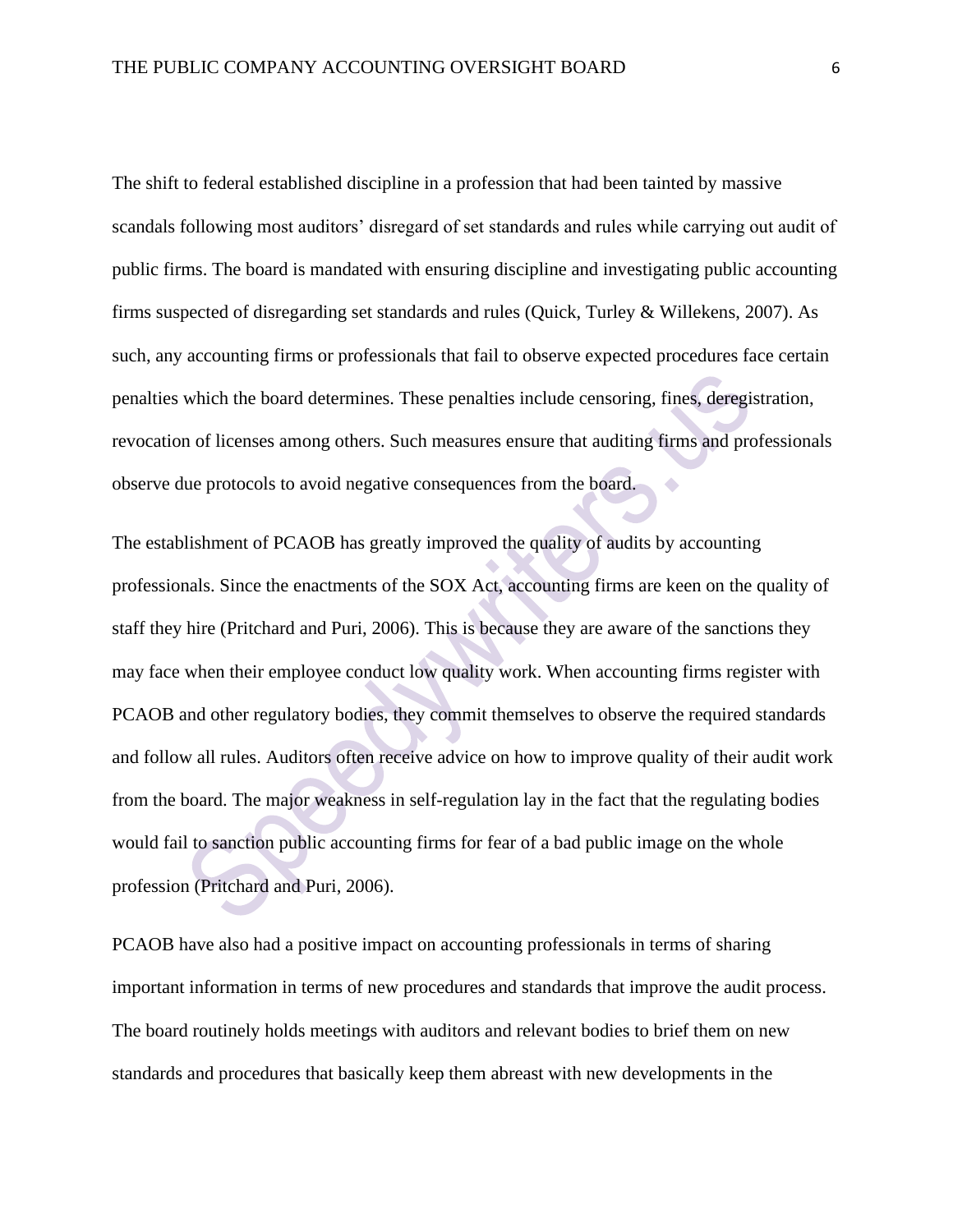industry. The board often conducts training sessions to sharpen auditors' skills in inspection findings and other audit procedures ('PCAOB,' 2014a). In addition, the board often discusses weaknesses discovered in audit control systems and seeks ways of remediating those weaknesses. Such forums have greatly helped auditors improve the quality of their audit work and improve reliability of audit reports among users ('PCAOB,' 2014a).

PCAOB is recognized for establishing independence in the accounting profession. Over the years, the board has been relentless in seeking the best ways to increase auditors' independence. Among the proposals by the board is mandatory rotation by audit firms in a bid to reduce development of client-auditor relationship ('PCAOB,' 2014b). The board also came up with ways to improve the relationship between auditors and audit committees. The relationship between the auditors and the audit committee is important since it also determines the objectivity of the audit. The audit committee is charged with the responsibility of overseeing how the audit is conducted. Improving communication between the audit committee and the auditors has thus helped improve the integrity of the audit reports.

In conclusion, the creation of PCAOB has been effective with improving the reliability of audited financial statement for the public users. The board is charged with the mandate to conduct inspections on all public accounting firms in order to ensure they adhere to security laws and all the established standards. The board also settles cases of noncompliance by taking disciplinary issues against audit firms and professionals who fail to follow standards and rules. PCAOB have positively impacted the accounting profession by improving the quality of audits through training and enforcement of standards and rules.